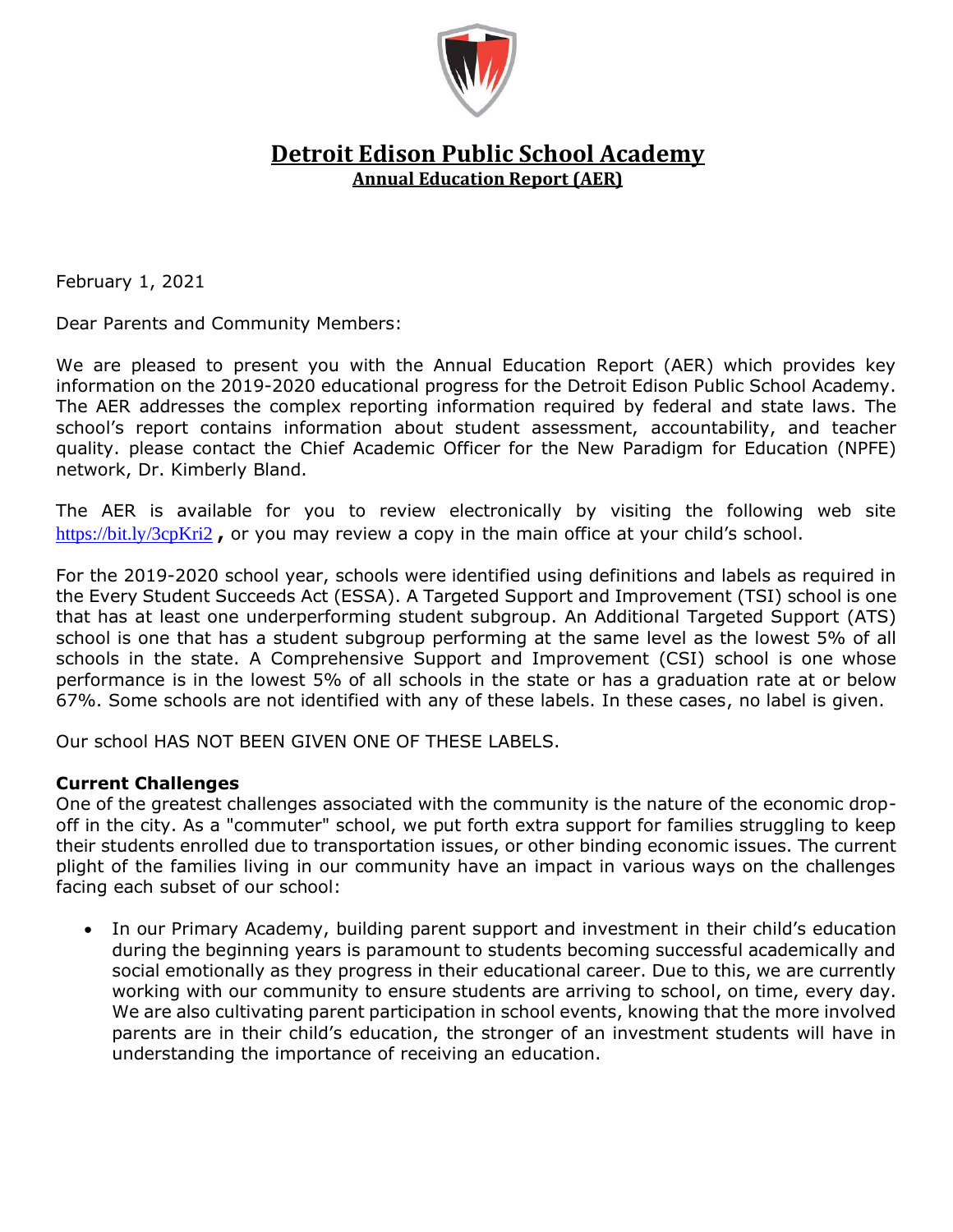- The quest for students arriving to school on time, every day, continues when students enter our elementary school. At this point, students are held to a higher level of accountability with school and standardized testing and ensuring that students are maximizing every second of learning is key to their current and future success. We are also pressing this issue with our teaching team to ensure that our faculty are spending more instructional days in school with students, leading the quest for a quality education.
- In the Junior Academy, we are currently working with our students, ensuring they remain on a positive trajectory towards college readiness. We also are focusing on increasing the amount of student engagement and rigor during instruction.

#### **Key Initiatives to Foster Student Achievement**

We are currently focusing on the following initiatives to accelerate student achievement:

- 1. Focus on the analysis of all data inclusive of NWEA, SFA data, quarterly assessments, exit tickets, student work, writing samples, etc., to guide instruction, planning and re-teaching.
- 2. Integrate reading, writing and discussion in all content areas to provide cohesive instruction and opportunities for productive struggle.
- 3. Provide effective feedback to students that affirms what they have done well and guides them toward academic improvement and achievement of learning goals.
- 4. Study and leverage student-level data on a regular and consistent basis to identify learning opportunities and create plans to address them.
- 5. Use rubrics as tools to provide a shared language with clear guidelines and expectations to provide a measure, adjust and evaluate learning.

State law requires that we also report additional information:

## **1. PROCESS FOR ASSIGNING PUPILS TO THE SCHOOL**

We operate as an open enrollment charter school under New Paradigm for Education, our charter school management company. Students residing in the state of Michigan can apply to our school at any time during the school year. All interested families can contact the registrar's office to obtain an application for grades PreKindergarten –  $8<sup>th</sup>$  grade. Applications can also be downloaded from the district website using the following link: [Enrollment Application](http://www.detroitedisonpsa.org/enroll) When grades have reached enrollment capacity, students are placed on a waiting list.

## **2. THE STATUS OF THE 3-5 YEAR SCHOOL IMPROVEMENT PLAN**

Goals have been set for each core subject in our school improvement plan. The following outlines those goals:

- 1. Goal 1: All students will demonstrate Math proficiency by having a deep understanding of Common Core Standards.
- 2. Goal 2: All students will meet Reading proficiency by integrating reading, writing, and content (science + social studies) to provide cohesive instruction, as called for by Common Core.
- 3. Goal 3: All  $5<sup>th</sup>$  and  $8<sup>th</sup>$  grade students will meet Social Studies proficiency by integrating reading, writing, and content (social studies + science) to provide cohesive instruction, as called for by Common Core.
- 4. Goal 4: All 5<sup>th</sup> and 8<sup>th</sup> grade students will meet Science proficiency by integrating reading, writing, and content (science + social studies) to provide cohesive instruction, as called for by the Common Core
- 5. Goal 5: All students will meet Writing proficiency by integrating reading, writing, and content (science + social studies) to provide cohesive instruction, as called for by Common Core.

*\*Due to the shutdown of schools in the Spring of 2020, a status update is not available.*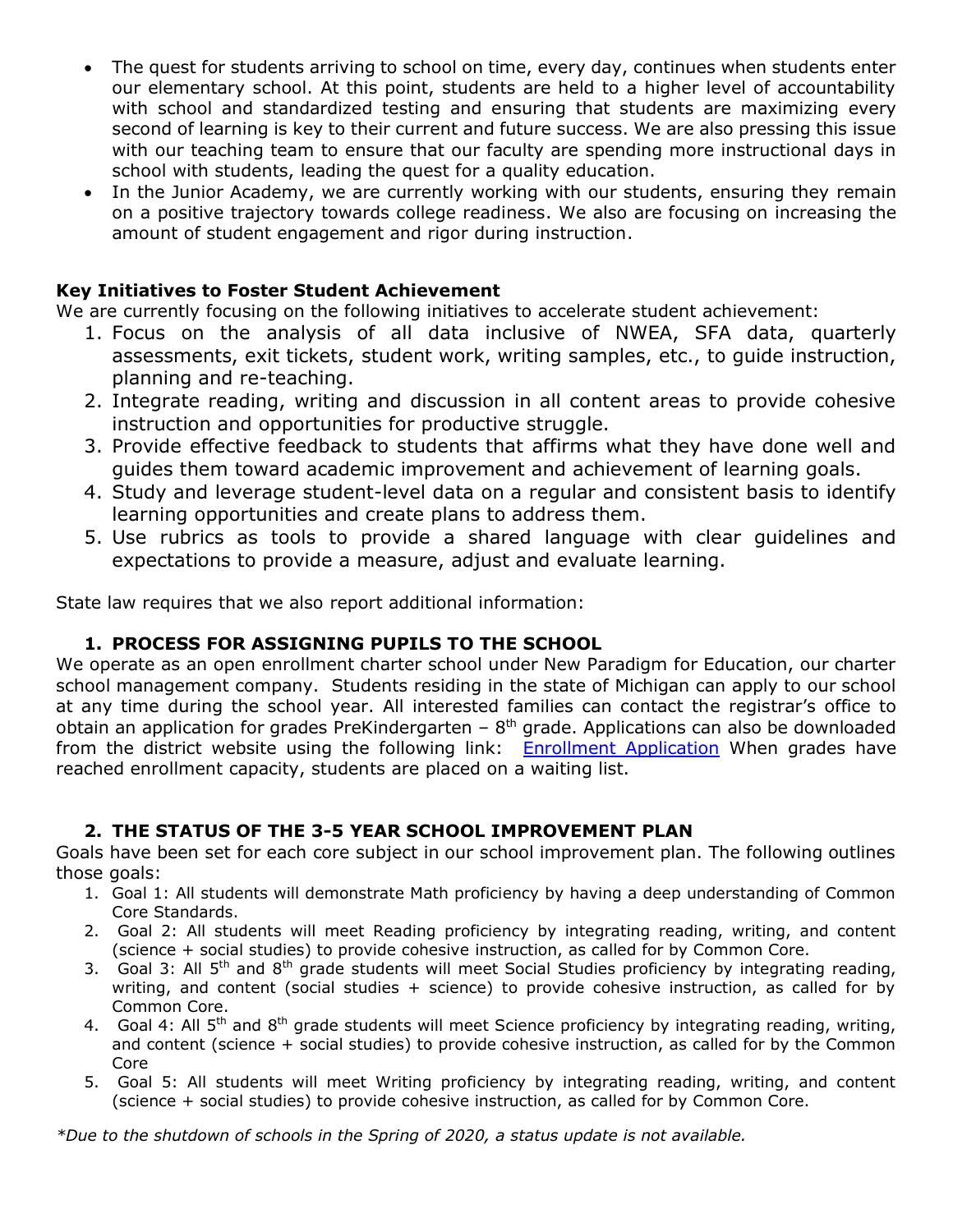# **3. A BRIEF DESCRIPTION OF EACH SPECIALIZED SCHOOL**

Detroit Edison Public School Academy exists to prepare students entrusted to our care for a future as compassionate and caring global citizens and successful lifelong learners. Academic development is achieved in a dignified and supportive environment that incorporates diversity, family, staff, and community partnerships, in pursuit of educational excellence. The mission is achieved by providing an academic program that incorporates the growth and development of the whole child. Parents, communities and staff are committed to serving and providing a world-class education for tomorrow's leaders. Our program is delineated as follows:

- *Primary Academy PreK-2<sup>nd</sup>:* provides culturally, linguistically, and developmentally appropriate programming that focuses on the process of learning and helping children enjoy successful experiences. We believe that a safe, healthy, structured learning environment is crucial to a child's physical, emotional, social, cognitive and creative growth. Programming is designed to develop in children a sense of independence, social and intercultural awareness, confidence, and responsibility.
- *Elementary Academy 3<sup>rd</sup> 5<sup>th</sup>:* strives to teach each student so he/she may experience challenge, success, and academic excellence. By motivating each student to think, reason, and problem solve, we are encouraging them to develop self-responsibility with opportunities to develop leadership skills and good citizenship qualities. Each child is seen as unique, with different needs, learning styles, and experiences. We believe that a positive learning environment is essential for each child's development and that the child must experience success every day.
- *Junior Academy 6<sup>th</sup> 8<sup>th</sup>: Life in the 21st century places many changing demands on students making* the transition through adolescence. They are at a crucial period of personal, social, physical and intellectual development, of uncertainty and of questioning. The Junior Academy is designed to help them find a sense of belonging in the ever-changing and increasingly interrelated world around them and to foster a positive attitude toward intercultural awareness and successful lifelong learning. We achieve this vision through the implementation of the International Baccalaureate Middle Years Program at our school.

#### **4. IDENTIFY HOW TO ACCESS A COPY OF THE CORE CURRICULUM, A DESCRIPTION OF ITS IMPLEMENTATION, AND AN EXPLANATION OF THE VARIANCES FROM THE STATE'S MODEL**

The curricular programs chosen are aligned to the Common Core standards which are adopted by the state of Michigan. Websites containing information about the programs utilized by our school are listed below:

## *Literacy*

In many ways, the achievement gap can be equated to a gap in vocabulary and literacy development. Students will receive 90 minutes of literacy instruction (in K-5) and 60 minutes of writing instruction every day. Grades 6-8 receive 60-minutes of both, reading and writing each day. This scared time will ensure that students are given the opportunity to immerse themselves in all aspects of literacy and that educators have enough time to create various engagement opportunities for our scholars.

| <b>Curricular Program</b> | Resources in program used for:                   |
|---------------------------|--------------------------------------------------|
| Success for All           | Oral Language and Vocabulary Development,        |
| www.successforall.org     | Phonics, Fluency, Comprehension Skill            |
|                           | Development, Written Expression                  |
| Step Up to Writing        | Foundational Writing Skills, Vocabulary          |
| www.voyagersopris.com     | Acquisition, Speaking and Listening, Development |
|                           | in Writing Purpose                               |
| Write Source              | Grammar, Six Traits, Usage and Mechanics         |
| www.hmhco.com             |                                                  |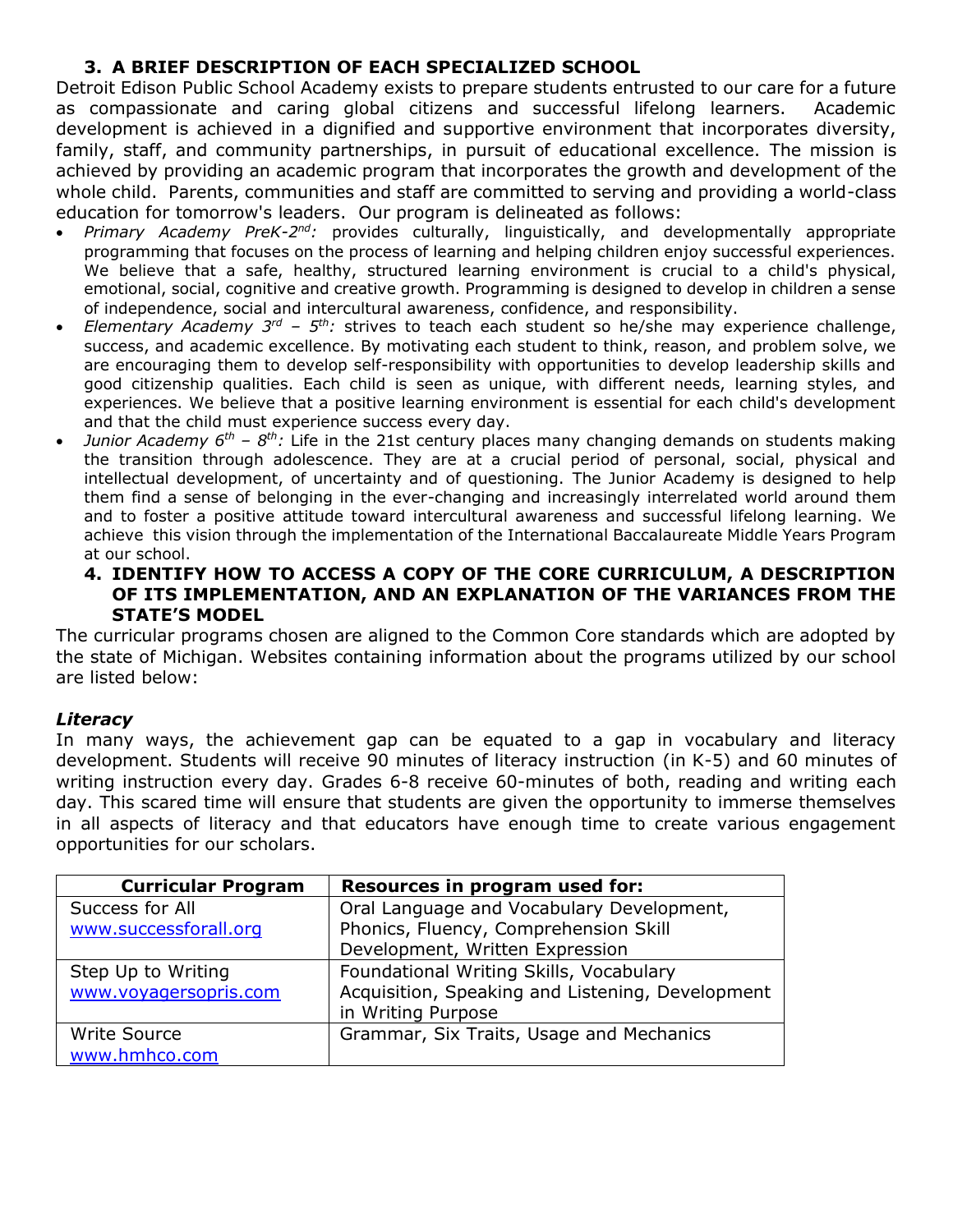# *Math*

We believe in creating a strong math foundation by building strong number sense with our students during a 90-minute math block for K-5 and 60-minutes of math instruction for grades 6-8. Rather than increasing the pace and covering standards from higher grade levels, we focus on the depth of our instruction rather than the breadth. This strong foundation will prevent future gaps and equip our students with the necessary tools to be critical thinkers and problem solvers.

| <b>Curricular Program</b>                | Resources in program used for:                                                              |
|------------------------------------------|---------------------------------------------------------------------------------------------|
| Eureka Math (K-5)                        | Measurement, Geometry, Numbers and                                                          |
| http://greatminds.net                    | Operations, Algebraic Thinking, Data Analysis                                               |
|                                          | and Probability, Problem Solving                                                            |
| Illustrative Math (6-8)                  | The IM 6-8 Math certified curriculum is built on                                            |
| https://www.illustrativemathematics.org/ | research-based principles to ensure teachers<br>have the tools needed to facilitate student |
|                                          | success.                                                                                    |

# *Science and Social Studies*

We offer an interdisciplinary study of literacy and math skills through science and social studies. Our goal is for students to study the world through a focus on world events, research, and experimentation. Each block will occur daily for 60 minutes.

| <b>Subject and Curricular Program</b>             | Resources in program used<br>for: |
|---------------------------------------------------|-----------------------------------|
| Social Studies - MC3 Rubicon                      | Civics and Government,            |
| https://wayneresa-                                | Economics, US History and         |
| public.rubiconatlas.org/Atlas/Public/View/Default | Geography, World History and      |
|                                                   | Geography                         |
| Science - STEMscopes                              | Biology, Chemistry, Earth and     |
| www.acceleratelearning.com                        | Space, Force, Matter &            |
|                                                   | Energy, Motion & Energy,          |
|                                                   | Organisms and Environments,       |
|                                                   | <b>Physics</b>                    |

# *IB – Middle Years Programme*

The MYP aims to develop active learners and internationally minded young people who can empathize with others and pursue lives of purpose and meaning. The programme empowers students to inquire into a wide range of issues and ideas of significance locally, nationally and globally. The result is young people who are creative, critical and reflective thinkers.

| <b>Subject and Curricular Program</b>        | Resources in program used<br>for: |
|----------------------------------------------|-----------------------------------|
| International Baccalaureate - MYP            | The MYP curriculum                |
|                                              | framework comprises eight         |
| https://www.ibo.org/programmes/middle-years- | subject groups, providing a       |
| programme/                                   | broad and balanced education      |
|                                              | for early adolescents.            |
|                                              | The MYP requires at least 50      |
|                                              | hours of teaching time for        |
|                                              | each subject group, in each       |
|                                              | year of the programme.            |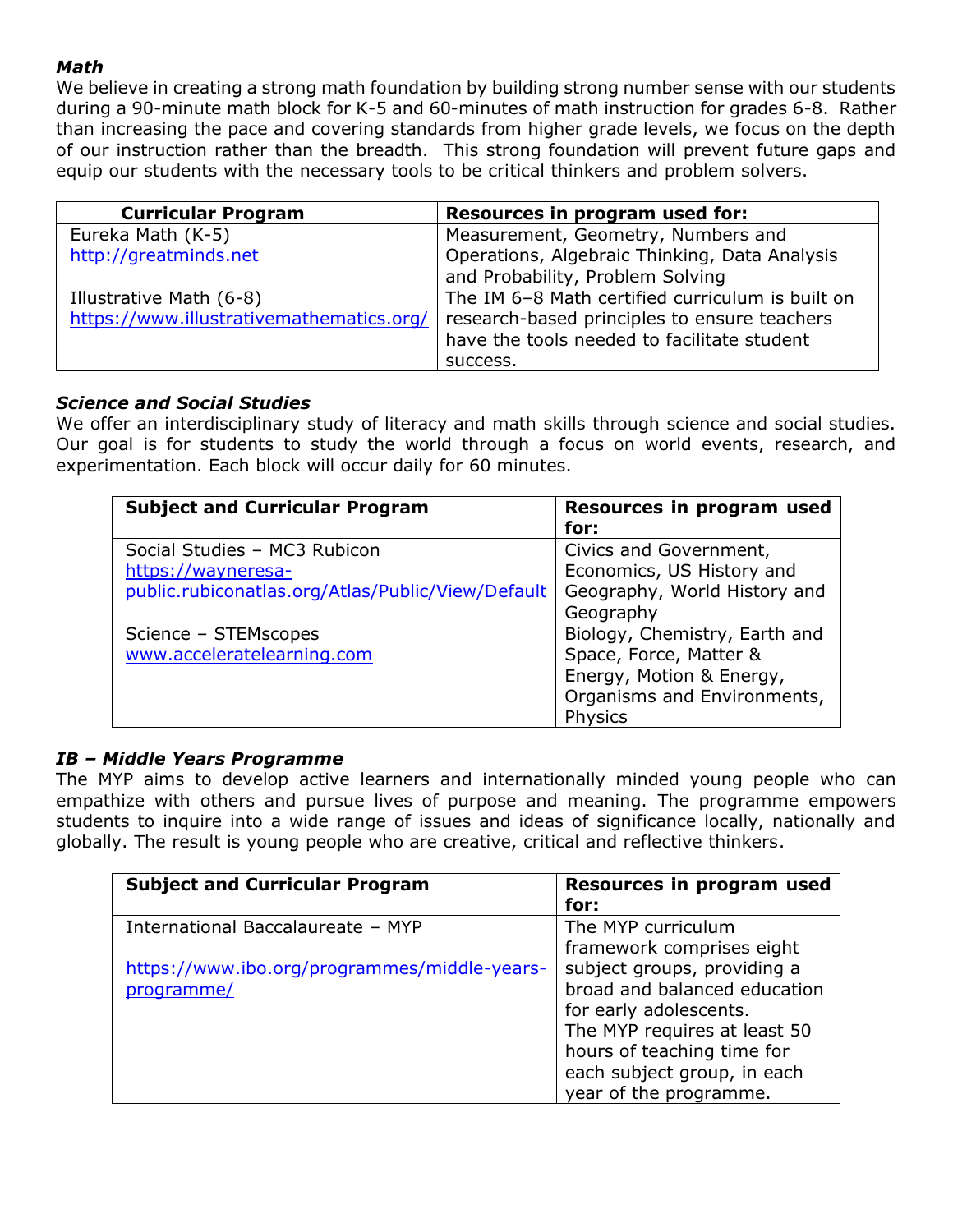#### *Pre-Kindergarten*

The DEPSA early childhood program is designed to serve preschool children. Our goal is to provide a high quality, developmentally appropriate program for young children and their families. We aim to create a relaxed, secure and supportive environment in which children are encouraged to develop to their individual potential. We strive to keep our students engaged by incorporating challenging, hands on activities of learning through play. Appropriate activities are chosen by staff, students and parents based on a child's developmental level, individual strengths, and the social and cultural context of each child.

| <b>Subject and Curricular Program</b>                                                                                       | Resources in program used<br>for:                                                                                                                                                                                                       |
|-----------------------------------------------------------------------------------------------------------------------------|-----------------------------------------------------------------------------------------------------------------------------------------------------------------------------------------------------------------------------------------|
| Creative Curriculum                                                                                                         | The Foundation offers insight                                                                                                                                                                                                           |
| https://teachingstrategies.com/wp-<br>content/uploads/2017/05/TeachingStrategies CC-<br>for-Preschool TouringGuide 2016.pdf | into the most current research<br>and best practices for early<br>childhood education. The Daily<br>Resources, include Teaching<br>Guides, Intentional Teaching<br>Cards <sup>™</sup> , Mighty Minutes®, and<br>Book Discussion Cards™. |

#### **5. THE AGGREGATE STUDENT ACHIEVEMENT RESULTS FOR ANY LOCAL COMPETENCY TESTS OR NATIONALLY NORMED ACHIEVEMENT TESTS**

Our overall student achievement data for the past three school terms is listed below with a focus on reporting from the Student Growth Summary Report for the NWEA MAP Test:

*\*Results from the 2019-2020 school year are not available due to the COVID school shutdown*

|                          | 2017-2018  | 2018-2019 | 2019-2020 |
|--------------------------|------------|-----------|-----------|
| Reading – Grade K        | 61%        | 52%       |           |
| Reading - Grade 1        | <b>54%</b> | 53%       |           |
| <b>Reading - Grade 2</b> | 60%        | 28%       |           |
| Reading - Grade 3        | 55%        | 44%       |           |
| Reading - Grade 4        | 65%        | 53%       | N/A       |
| Reading $-$ Grade 5      | <b>59%</b> | 44%       |           |
| Reading - Grade 6        | <b>54%</b> | 47%       |           |
| Reading - Grade 7        | 49%        | 57%       |           |
| <b>Reading - Grade 8</b> | 63%        | 48%       |           |

Percent of Students Meeting/Exceeding the NWEA Projected Growth: READING

Percent of Students Meeting/Exceeding the NWEA Projected Growth: MATH

|                | 2017-2018  | 2018-2019 | 2019-2020 |
|----------------|------------|-----------|-----------|
| Math - Grade K | 78%        | 64%       |           |
| Math - Grade 1 | <b>50%</b> | 66%       |           |
| Math - Grade 2 | 49%        | 25%       |           |
| Math - Grade 3 | 31%        | 31%       |           |
| Math - Grade 4 | 46%        | 38%       | N/A       |
| Math - Grade 5 | 35%        | 38%       |           |
| Math – Grade 6 | 46%        | 37%       |           |
| Math - Grade 7 | 63%        | 56%       |           |
| Math - Grade 8 | 62%        | 52%       |           |